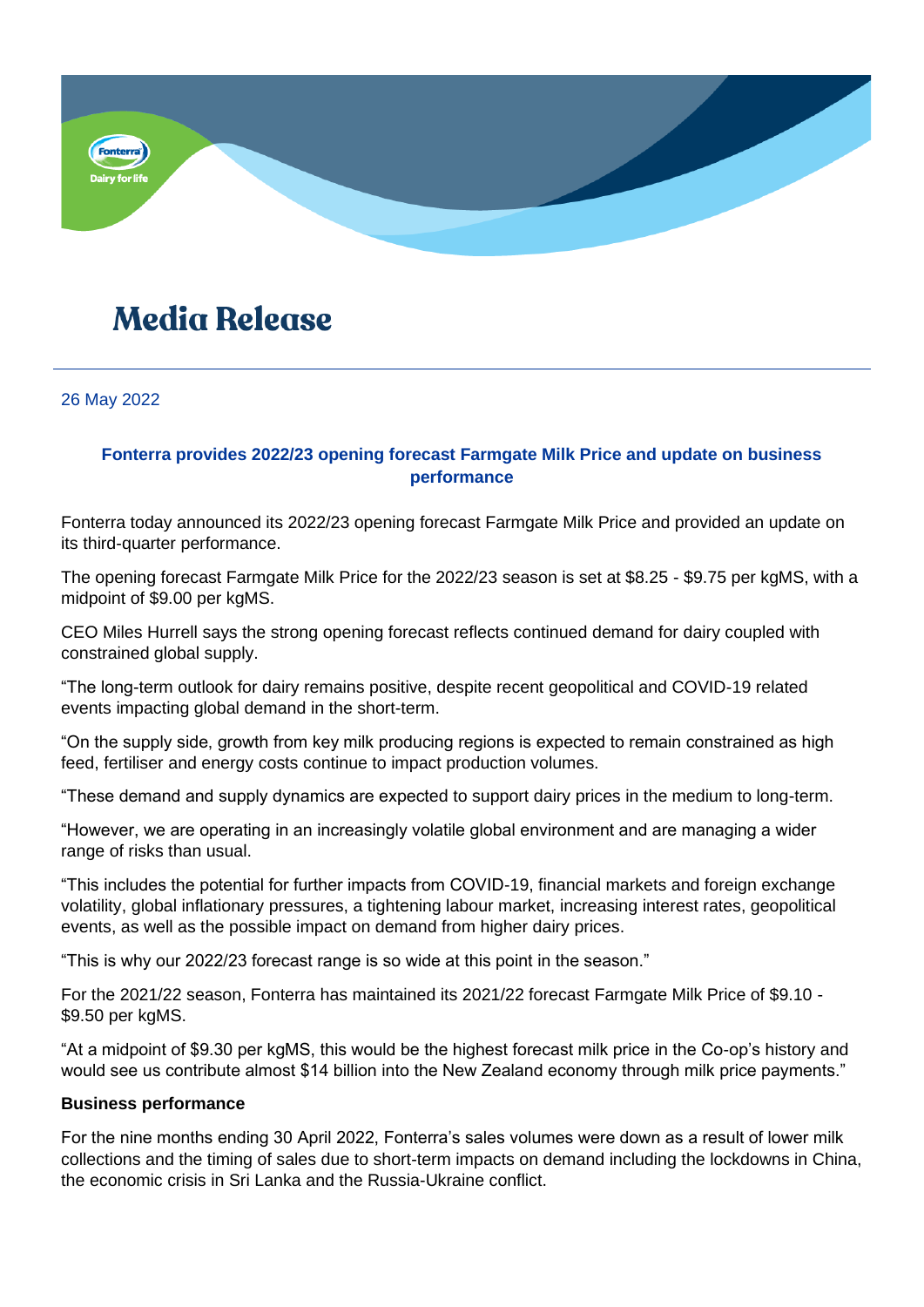Total Group normalised EBIT was \$825 million, down \$134 million reflecting lower sales volumes, continued pressure on margins from the significantly higher milk price, on-going COVID-19 disruptions, and the rapid decline of the Sri Lankan Rupee.

This was also reflected in Fonterra's Normalised Profit After Tax of \$472 million, down \$115 million and reported Profit After Tax of \$472 million, down \$131 million.

Commenting on Fonterra's performance, Mr Hurrell says despite significant market disruption, the Co-op continued to deliver a strong milk price and solid earnings.

"As an exporter, many of the markets we operate in have been prone to sudden shocks, which can impact what we sell, where we sell it and when, but right now we're feeling the impact of multiple events across multiple markets.

"We are actively managing the challenges arising from COVID-19 and other geopolitical and macroeconomic events. However, increasing market volatility and uncertainty, on-going supply chain disruptions and growing inflationary pressures have added increased complexity.

"I want to thank our employees for delivering a solid financial performance despite the challenging global conditions, and also our farmer owners, sharemilkers and contract milkers who are managing increasing costs on-farm.

"AMENA continued to deliver a strong performance. Normalised EBIT was \$406 million, up 30% due to improved gross margins in our Ingredients channel, and a strong performance from our Chilean business.

"In Greater China, Ingredients continued to benefit from increased sales of higher margin products. However, normalised EBIT was down 17% to \$317 million, due to continued pressure on our margins from the higher milk price, particularly in Foodservice, as well as the COVID-19 lockdowns. We also expect the impact of the lockdowns to show up in our fourth quarter results.

"Aside from some supermarkets, all restaurants and other food outlets were closed in Shanghai in early April to contain the Omicron outbreak. While restrictions have started to ease, a number of food outlets remain closed, while other cities across China are facing COVID-19 restrictions. The impacts of this, and the disruptions to supply chains, have been felt across the market and is reflected in our Greater China sales volumes which are down on the same time last year.

"APAC's normalised EBIT was down 43% to \$177 million. While our Australian business and Ingredients channel continued to perform well, this was more than offset by the unprecedented economic challenges in Sri Lanka, margin pressure from the higher milk price and other COVID-19 related challenges.

"While historically a good business for us, the significant deterioration of economic conditions in Sri Lanka has seen the rapid devaluation of the Sri Lankan Rupee against the US dollar.

"This means it takes more Sri Lankan Rupee to pay for product purchased from New Zealand, which is sold in US dollars, and has resulted in an \$81 million adverse revaluation of our Sri Lankan business payables owing to New Zealand. This has been reflected in our normalised EBIT, which may continue to vary as Sri Lanka's currency fluctuates."

Mr Hurrell says the Co-op's focus on financial discipline has put it in a good position to manage the impacts of these recent events.

"With over 95% of our milk contracted for the season, our strong balance sheet gives us the ability to hold higher inventory to manage the short-term impacts on demand and our sales profile.

"When combined with the increased value of our inventory, which is up due to the higher milk price, this has meant our working capital, and therefore debt, is higher than usual at this point in the season. We expect this to balance out over the course of the year.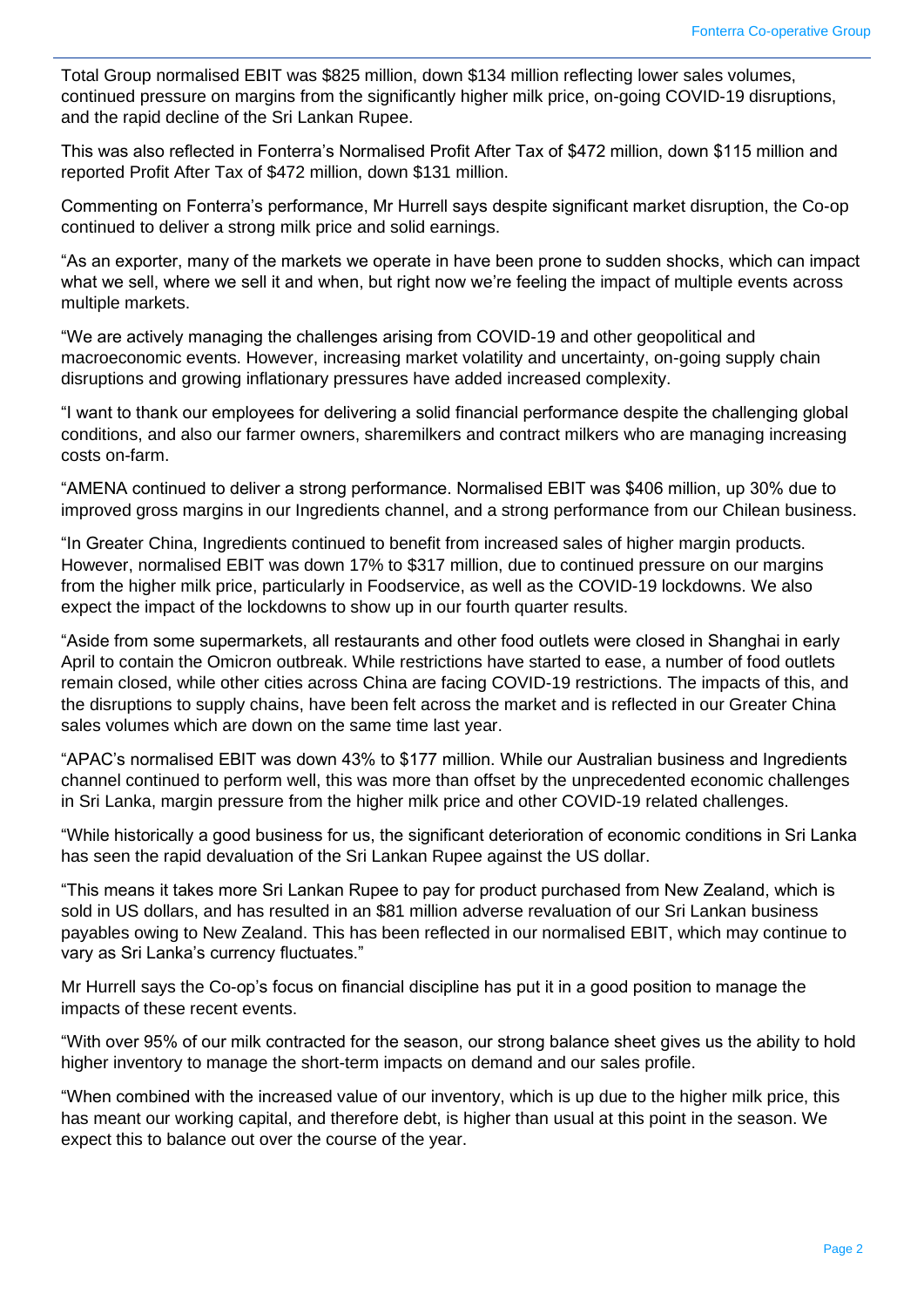"Total Group operating expenses have increased, up 3% to \$1,632 million mainly due to inflationary pressures and COVID-19 supply chain disruptions which have resulted in higher distribution and storage costs."

Commenting on the rest of the year, Mr Hurrell says the Co-op is maintaining its forecast earnings guidance of 25-35 cents per share.

"While favourable price relativities in the fourth quarter are positive for earnings, we expect continued pressure on our margins due to the higher milk price coupled with the normal seasonal profile of our business."

#### **Progress on strategy**

Mr Hurrell says, despite facing additional challenges in the third quarter, the Co-op has continued to take steps towards its long-term strategy.

"Following the Government's announcement that it would make the necessary legislative amendments to support our new Flexible Shareholding capital structure, the government consultation process is underway, and we expect the amendments to progress through Parliament this year.

"The Government's aspirations for our industry are well aligned to the Co-op's. We all want a high performing dairy industry, and a successful and innovative Fonterra is central to that.

"Fonterra and the Fonterra Co-operative Council are both making a submission to ensure the voice of the Co-op and its farmers are heard.

"We are continuing our ownership review of our Australian business and the divestment process for our Chilean business, Soprole, is underway. We're taking our time to ensure the best outcomes for both businesses and remain confident on delivering on our intention to return around \$1 billion of capital to our shareholders and unit holders by FY24.

"As part of our plan to grow our earnings by developing new innovative products and commercialising our IP, we launched Nurture in Singapore – a cultured milk beverage fortified with added vitamins and our probiotics, targeting the gut health market.

"We've also developed our thinking on the role our dairy expertise can play in addressing cognitive health for all ages. Consumers are becoming increasingly aware of the importance of mental health, and we have plans to launch new consumer products for improving cognition, sight and stress over the coming months.

"In sustainability, we have signaled our aspiration to be Net Zero by 2050, and we support the Government's recently announced plan to reduce on-farm emissions through the new Centre for Climate Action on Agricultural Emissions.

"We believe methane is New Zealand's greatest climate change challenge and finding a solution will be a game-changer. That's why we recently announced we're expanding the trial of methane-reducing seaweed as a supplementary feed for cows.

"Lab trials have shown the seaweed has significant potential to reduce emissions and, if on-farm trials are a success, our partnership with Sea Forest means our farmers will be at the front of the queue. This is just one of a number of initiatives we have underway in this area.

"We have also announced the trial of an electric milk tanker – the first of its kind in New Zealand."

ENDS

# *Non-GAAP financial information*

*Fonterra uses several non-GAAP measures when discussing financial performance. Non-GAAP measures are not defined or specified by NZ IFRS.*